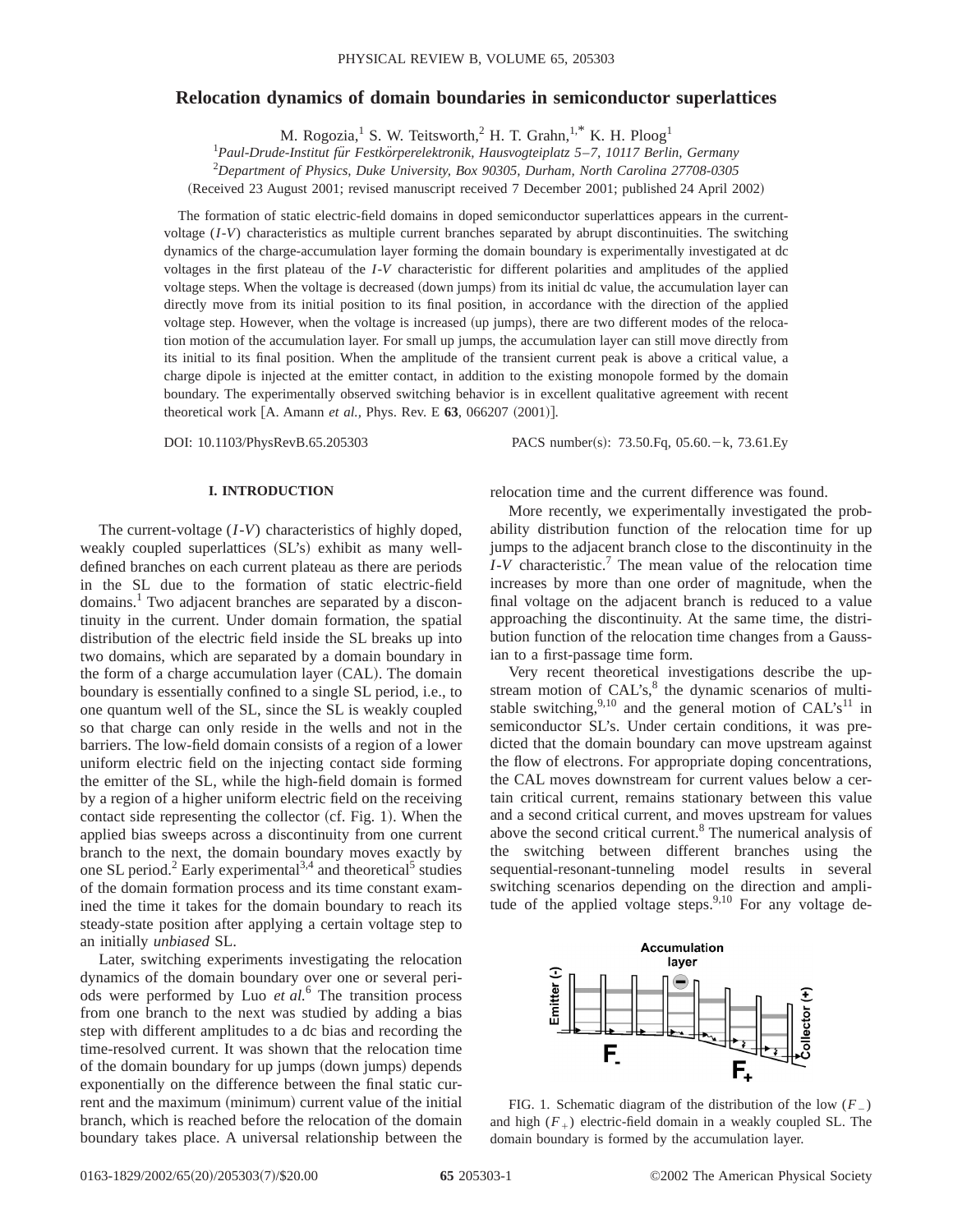#### ROGOZIA, TEITSWORTH, GRAHN, AND PLOOG PHYSICAL REVIEW B **65** 205303

crease (down jumps) as well as for a small voltage increase (up jumps) in the first current plateau, the relocation of the domain boundary will always occur by a direct movement of the charge monopole forming the domain boundary to its final position. However, for larger up jumps, a charge dipole is injected at the emitter contact in addition to the existing monopole formed by the domain boundary, since the monopole alone cannot move upstream over several periods. Furthermore, the transient behavior from an unstable point to a stable point in the current-voltage characteristics, after a steplike or ramplike increase of the external voltage, was theoretically investigated. Finally, recent theoretical work discussed the effects of different doping levels on possible types of CAL motion in semiconductor  $SL's$ .<sup>11</sup>

In this paper, a complete picture of the relocation dynamics, involving deterministic and stochastic mechanisms, is inferred from experimental investigations and compared to recent theoretical predictions. The different relocation scenarios depend on the direction and amplitude of the applied voltage steps, the interplay between deterministic and stochastic processes, the ramp time of the voltage, and the sweep rate. For down jumps, we always observe a direct monopole relocation. For small up jumps, the domain boundary can actually move upstream, so that the relocation scenario is similar to that for down jumps. However, for larger up jumps, i.e., when the amplitude of the transient current peak is above a critical value, the system no longer supports the upstream motion of the monopole, and a dipole is injected from the emitter in addition to the already existing monopole. The motion of this combined system of a monopole and a dipole is rather complex, and will be described in detail. The critical current level depends on the relation between the contact resistance and the effective drift velocity characteristic of the SL.

After describing the experimental details in Sec. II, the current-voltage characteristics are presented in Sec. III. In Sec. IV, the down jumps, which always occur via a simple monopole relocation, are discussed. Section V deals with up jumps, which can be described by monopole (for small up jumps) and *tripole* relocation (for large up jumps). Section VI describes the transient response of the current to gradually ramped voltage steps and triangular voltage sweeps. Finally, the main results of the paper are summarized in Sec. VII.

## **II. EXPERIMENTAL DETAILS**

The investigated SL consists of  $N_{\text{SL}}$ =40 periods of 9-nmwide GaAs wells and 4-nm-wide AlAs barriers grown by molecular-beam epitaxy. The central 5 nm of each well are Si doped with a density of  $3 \times 10^{17}$  cm<sup>-3</sup>, corresponding to a sheet concentration of  $N_D = 1.5 \times 10^{11}$  cm<sup>-2</sup> per well. The SL is sandwiched between two highly doped  $Al_0$ ,  $Ga_0$ ,  $As$ contact layers, which act as window layers in order to have optical access to the SL structure.12,13 The sample is supplied with Ohmic contacts, etched into mesas with a diameter of 120  $\mu$ m, and mounted on a sapphire holder in a He-flow cryostat equipped with 20-GHz coaxial cables. All reported measurements are performed at a temperature of 5 K.



FIG. 2.  $I-V$  characteristics of the first five branches  $(1, 2, 3, 4, ...)$ and 5) for up and down sweeps, as indicated by the arrows at  $5$  K. Full *I*-*V* characteristic for the entire first plateau and for both sweep directions are shown in the inset.

The time averaged *I*-*V* characteristics are recorded using a source-measure unit (Keithley SMU 236). In all experiments, we apply a negative voltage to the top contact of the sample. The voltage steps are generated via a square-wave modulation with a period of 1 ms and a duty cycle of 50%. The length of the voltage pulse in the switching experiments is chosen to be sufficiently long to allow the field distribution inside the SL to stabilize after each voltage step in order to reset the field and charge distribution, before the next pulse arrives. The square-wave modulation and the sweeps are produced using a pulse/function generator (Wavetek 81) with a minimum ramping time of 8 ns. The current through the sample is amplified by 20 dB using the 50- $\Omega$  input of an amplifier. In the switching experiments, both the transients of the amplified current and the applied voltage are recorded at the 1-M $\Omega$  inputs of a real-time oscilloscope with a bandwidth of 1 GHz (Lecroy LC 574 AL). The voltage signal is used to trigger the measurements of the transient current response due to the voltage jumps and sweeps.

# **III.** *I***-***V* **CHARACTERISTICS**

The inset of Fig. 2 shows the *I*-*V* characteristic of the investigated sample at 5 K for both sweep directions. The current plateau between 0.4 and 5 V originates from electricfield domain formation, where the low-field domain (LFD) is associated with hopping transport between the ground-state subband in adjacent wells and the high-field domain (HFD) corresponds to sequential resonant tunneling between the ground state of one well and the second subband in the adjacent well as described in Refs. 1 and 14. The LFD and HFD are separated by a domain boundary in the form of a charge monopole, i.e., a negative CAL. For every current jump in the up sweep, the CAL between the LFD on the emitter side and the HFD on the collector side moves by one period towards the emitter. Figure 2 depicts an enlarged section of the full *I*-*V* characteristic in the inset. The variations in the current minima and maxima are due to small fluctuations (below  $5\%$ ) of the doping level between the different wells.15 Due to the influence of *DX* centers in the barrier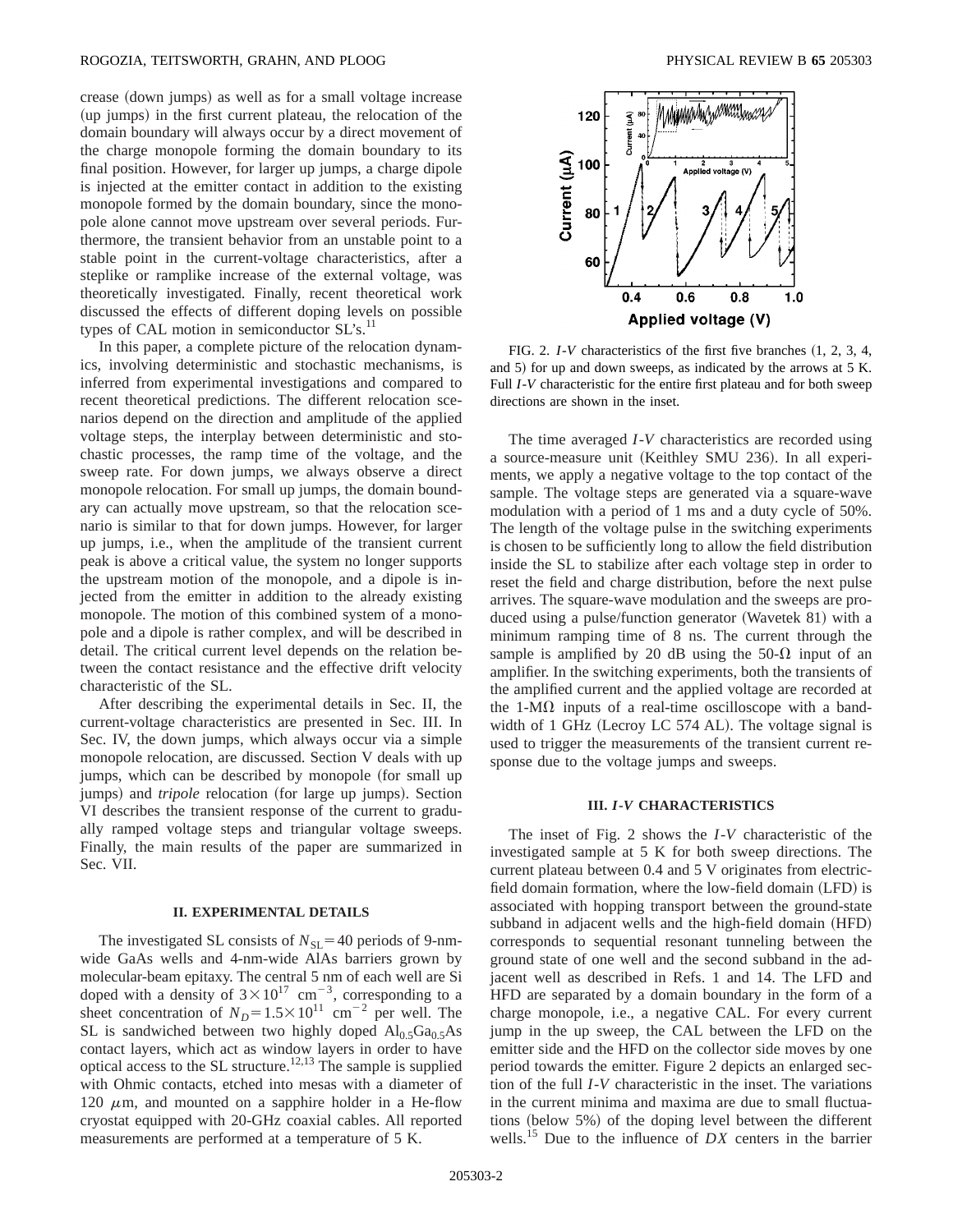

FIG. 3. (a) Averaged time traces as well as (b) peak  $I_p$  and final current  $I_1$  compared with the *I*-*V* characteristics (solid line) for down jumps from the third branch to lower voltages  $V_1$  as indicated. The arrow in (a) indicates the relocation time  $\tau_{\text{reloc}}$ . The dashed line in  $(b)$  is used as a guide to the eye.

layers of the contacts, the actual voltage for a current jump may differ between different measurements, in particular after heating the sample to room temperature and cooling it again to low temperatures. Details of this effect have been described in Ref. 13.

The two-dimensional charge density  $n_{2d}$  at the domain boundary can be calculated from Poisson's equation

$$
n_{2d} = \epsilon \epsilon_0 \frac{\Delta F}{e},\tag{1}
$$

where  $\epsilon$  and  $\epsilon_0$  denote the dielectric constants of the material and of the vacuum, respectively,  $\Delta F$  the electric field change at the domain boundary, and *e* the elementary charge. For a field-strength difference of  $\Delta F = 120$  mV/13 nm and an average dielectric constant  $\epsilon \sim 12$  for GaAs and AlAs, we obtain a carrier density of  $n_{2d} = 6.1 \times 10^{11}$  cm<sup>-2</sup> for a fully developed CAL. The nominal doping density of the GaAs wells corresponds to  $n_{2d} = 1.5 \times 10^{11}$  cm<sup>-2</sup>, which is a about a factor of 4 smaller than the carrier density necessary to form the domain boundary within a single well. Since the number of jumps in the *I*-*V* characteristic is correlated with the number of periods, the domain boundary in the static case is formed by a CAL within a single well. In contrast, a charge depletion layer (CDL) would extend over at least four wells.

### **IV. DOWN JUMPS: MONOPOLE RELOCATION**

For down jumps, the negative CAL can move according to the direction of the applied electric field. Therefore, we always expect to observe a simple monopole relocation for switching to smaller voltages. Figure  $3(a)$  shows the current transients for a voltage jump from an initial voltage  $V_0$  on the third branch to three lower values  $V_1$ . In the first 8 ns, the current decreases due to the displacement current<sup>3,6</sup> ( $j_{\text{disp}}$ )  $= \epsilon \epsilon_0 dF/dt$  from the initial value  $I_0$  to a downward peak value  $I_p$  given by

$$
I_p = I_0 + I_{\text{disp}} = I_0 + \epsilon \epsilon_0 \frac{A}{L} \frac{dV}{dt},
$$
\n(2)

where *A* denotes the area of the mesa and *L* the length of the SL.

If  $V_0$  and  $V_1$  are on the same branch (trace *A*), the final current  $I_1$  is reached after  $\tau_p \approx 30$  ns. For jumps to other branches, the current stays after  $\tau_p$  for some time at an almost constant level (curves  $B$  and  $C$ ), before it increases during a short switching time to its final value  $(I_1)$ , which is located on the down sweep characteristic. The stochastic aspects of the switching, resulting in different distribution functions, depend on the final voltage separation from the discontinuity and are described in detail in Ref. 7 for small up jumps.

Figure 3(b) shows the current value of  $I_p$  and  $I_1$  as a function of the final voltage  $V_1$ , together with the corresponding up and down sweep of the *I*-*V* characteristic. While *I*<sup>1</sup> just follows the down sweep of the time-averaged *I*-*V* characteristic,  $I_p$  decreases linearly with decreasing  $V_1$  independently of the final current branch as described by Eq.  $(2)$ . For larger down jumps,  $I_p$  can even become negative.

Amann *et al.*<sup>9</sup> and Carpio *et al.*<sup>11</sup> calculated the velocity of fully developed CAL's separating a LFD on the emitter and a HFD on the collector side as well as CDL's separating a HFD on the emitter and a LFD on the collector side as a function of the current. In the current range of the stable branches between a lower and upper critical current denoted  $I_l$  and  $I_u$ , respectively, the position of the CAL does not change. For a constant current *I* with  $I \leq I_i$  ( $I \geq I_u$ ), the CAL moves toward the collector (emitter), while for  $I_1 \leq I \leq I_u$  it remains stationary. Near the critical current, the velocity  $v_{\text{accu}}$  of the CAL is predicted to scale as<sup>9,11</sup>

$$
v_{\text{accu}} \propto \sqrt{|I - I_{l/u}|}. \tag{3}
$$

However, for a CDL, the velocity  $v_{\text{depl}}$  is always positive, i.e., it always moves toward the collector. In this case,  $v_{\text{denl}}$ depends almost linearly on the current. Since we are looking at down jumps  $(I \leq I_i)$ , the CAL can move directly towards the collector. Therefore, the relocation of the domain boundary for down jumps is expected to be a simple motion of the CAL alone.

In Fig.  $4(a)$ , typical time traces for down jumps between two adjacent branches (curves  $A$  and  $B$ ) and next-nearestneighboring branches (curve  $C$ ) are shown. After the displacement current peak, the current remains for a certain time at an intermediate level and then switches to its final value. We define a relocation time  $\tau_{\text{reloc}}$  as the time delay between the initial voltage step and the switching to the final current value. The inverse relocation time is proportional to  $v_{\text{accu}}$ . For curves *A* and *C*,  $\tau_{\text{reloc}}$  is much larger than for curve *B*, because  $V_1$  is close to the respective discontinuity. In Fig. 4(b), the inverse of  $\tau_{\text{reloc}}$  is shown for a down jump between adjacent branches (open dots). It has a square-root dependence on  $|V_1 - V_{th}|$ , where  $V_{th}$  denotes the voltage, at which the respective current discontinuity occurs. Since the *peak current* is a linear function of  $V_1 - V_0$  [cf. Eq. (2)], the in-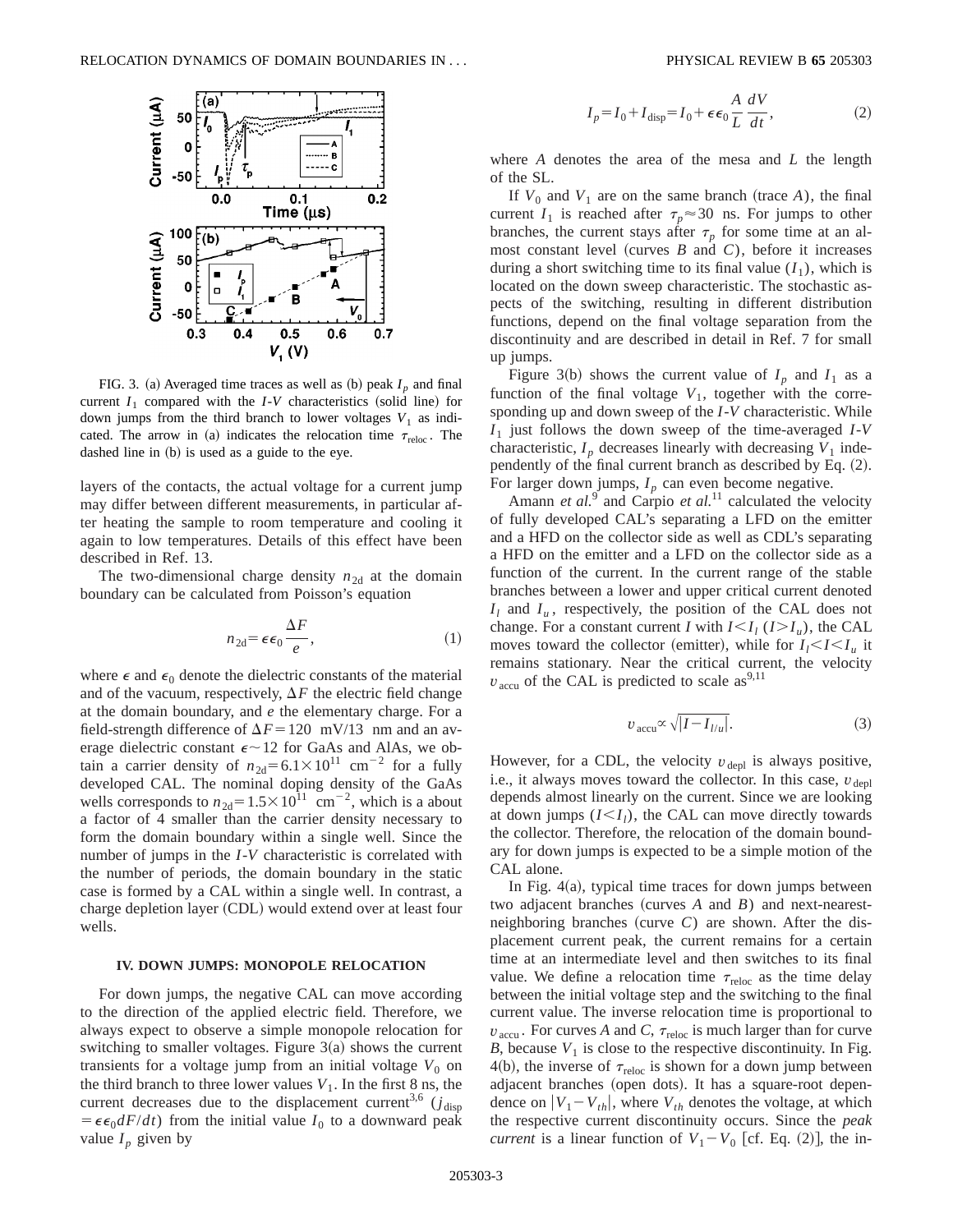

FIG. 4. (a) Typical real-time traces for jumps from the fourth to the third  $(A \text{ and } B)$  branch and to the second branch  $(C)$  to define  $\tau_{\text{reloc}}$ . (b) Inverse relocation time as a function of  $V_1$  for jumps from the third to the second branch (circles) and to the first branch (dots) along with the  $I-V$  characteristic (squares). The data in  $(b)$ are fitted with a square-root dependence on  $|V_1 - V_{th}|$ , where  $V_{th}$  is defined in the text.

verse relocation time is expected according to Eq.  $(3)$  to exhibit a square-root dependence on the final voltage.

For jumps between next-nearest-neighboring branches, the CAL jumps first to the adjacent well according to the intermediate current level of curve  $C$  in Fig. 4 $(a)$ , before it moves with a stochastically varying delay time to its final position. This intermediate current level is below  $I_l$ , so that it is located on the unstable part of this branch, where the current decreases almost linearly with decreasing  $V_1$ . Therefore, we can also observe a square-root-like dependence of  $1/\tau_{\text{reloc}}$  as a function of the final voltage, as shown by the full dots in Fig.  $4(b)$  for down jumps between next-nearestneighboring branches. The situation can be generalized for down jumps between branches, which are even further apart. The CAL first moves quickly to the adjacent well of its final location and then, after a stochastically varying delay time, jumps to its final position. We conclude that for down jumps the relocation of the domain boundary can always be described by a direct motion of the CAL alone in agreement with the theoretical predictions. $9,11$ 

# **V. UP JUMPS: MONOPOLE AND TRIPOLE RELOCATION PROCESSES**

For up jumps, the CAL has to move *against* the flow of the electrons. Figure  $5(a)$  shows current traces for small up jumps (curves  $A$  and  $B$ ) starting from the third branch. The peak current  $I_p$  is now larger than the initial value  $I_0$  because of the positive displacement current. Recently, we have investigated the probability distribution of the switching time for small up jumps from the third branch to the beginning of the fourth branch of the *I*-*V* characteristic of this sample.7 The CAL jumps after a delay time against the electron flow. For jumps to voltages far from the discontinuity, the distri-



FIG. 5. (a) Real-time traces as well as (b) peak  $I_p$  and final current  $I_1$  compared with the  $I-V$  characteristics (solid line) for up jumps starting from the third branch. Curves *A*, *B*, and *C* correspond to final voltages  $V_1$ =0.798, 0.846, and 0.853 V, respectively. The short-dashed line in (b) indicates the separation between the monopole and tripole relocation process, and the long-dashed line is used as a guide to the eye.

bution function of the relocation time is narrow and Gaussian. However, when the discontinuity is approached from above by reducing the  $V_1$ , the average relocation time increases by more than one order of magnitude. At the same time, the distribution function changes to a first-passage-time distribution with a steep increase for short times and a broad tail for long times.

For these small up jumps, the relocation process is very similar to the one for down jumps. After the initial peak, the current decreases slightly during a certain time interval until a critical current level is reached. Then the current decreases quickly to its final value. As for the down jumps, the inverse relocation time as defined in Fig.  $4(a)$  also exhibits a squareroot-like dependence on the final voltage  $V_1$  for these small up jumps (not shown). Figure 5(b) shows the peak  $I_p$  and final current values  $I_1$  compared with the  $I-V$  characteristic. The behavior is very similar to the one for the down jump  $(cf. Fig. 3)$ , taking into account the different direction of the voltage step.

For larger up jumps, the current shows a very different behavior as indicated by curve  $C$  in Fig. 5(a). After the peak, the current decreases rapidly to a range well below the stable current region of the *I*-*V* characteristic. There it fluctuates around this value for a time period  $\tau_{\text{dipole}} \approx 2$   $\mu$ s, after which it rises to an intermediate value. It then remains for a stochastically fluctuating delay time  $\tau_d$  at this intermediate level, before it switches to its final value. Figure  $5(b)$  shows that the final current level for larger up jumps is located on the down-sweep characteristic.

Figure 6 shows the low-current region of the transients for jumps from the third branch to the fifth branch (curve  $A$ ) and from the tenth to the 13th branch (curve  $B$ ). After the initial peak (region 1), a region of spikes with rather irregular amplitudes (region 2) follows, which is terminated by a larger spike. The duration of region 2 depends mainly on  $V_1$ . After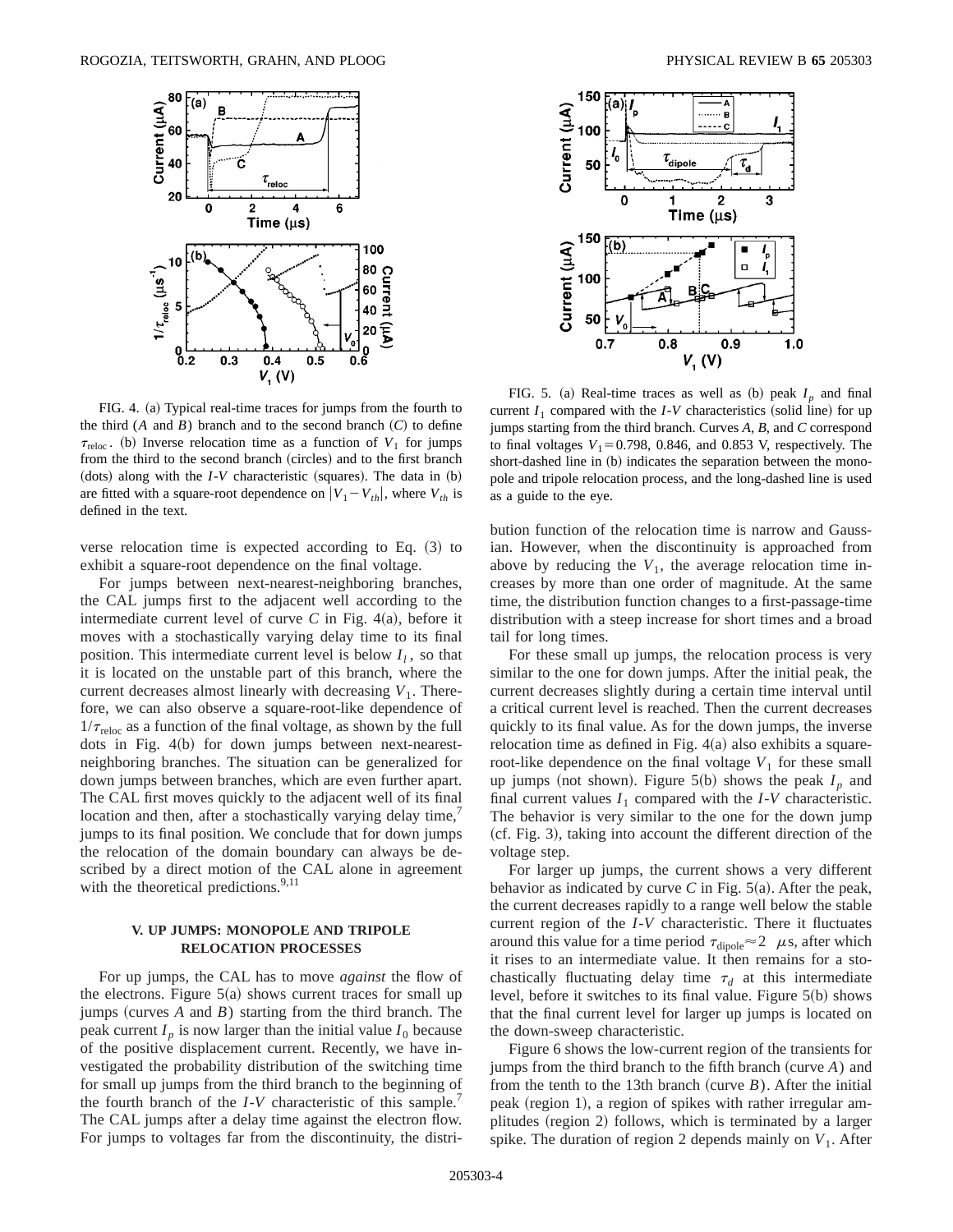

FIG. 6. Ensemble-averaged current transients for switches from the third to the fifth branch  $(A)$  and from the tenth to the thirteenth branch  $(B)$  of the *I*-*V* characteristic. Curve *B* is shifted by a 25- $\mu$ A offset for clarity.

the larger spike, a series of regular spikes (region 3) appears with a lower current level, before the current rises (region 4). The traces are ensemble averages of about 100 measurements in order to obtain a better signal-to-noise ratio, i.e., the position of the individual spikes is essentially deterministic. However, the delay time  $\tau_d$ , defined in Fig. 5(a), fluctuates stochastically. Therefore, it is somewhat smeared out in the ensemble-averaged traces of Fig. 6.

The separation of the regular spikes in region 3 is about 50 ns, which corresponds to a frequency of 20 MHz. This frequency falls into the same range of frequencies for the spikes present in current self-oscillations of 10–20 MHz, which have been observed in the same sample for opposite polarity.16–18

We have performed several sets of measurements to vary the number of regular spikes in regions 3 and 4. For each set, we select the starting voltage  $V_0$  on a particular initial branch  $(N_0)$  and vary the final voltage  $V_1$  to lie on different final branches  $(N_1)$  of the *I*-*V* curve. In these measurements, the number of regular spikes  $N_{rs}$  in regions 3 and 4 can be estimated by

$$
N_{\rm rs} \approx N_{\rm SL} - N_0 - N_1 \,, \tag{4}
$$

as long as  $N_0 + N_1 < N_{SL}$ . The difference between the leftand right-hand sides of Eq.  $(4)$  varies typically between 1 and 3. For jumps with  $N_0 + N_1 > N_{SL}$ , regions 3 and 4 are not observed.

According to the theoretical work by Amann *et al.*,<sup>9</sup> the larger up jumps exhibit a more complex relocation scenario. In order to understand this behavior, we have to consider the electronic transport between the emitter contact and the first SL barrier. The emitter is assumed to be Ohmic, with an effective contact resistance  $\rho_{\text{emitter}} > 0$ . Its current-field characteristic crosses the current-field characteristic for a homogeneous field distribution of the SL in the negativedifferential-resistance (NDR) region at a certain critical current level  $I_{\text{crit}}$  (cf. Fig. 1 in Ref. 9). Before the voltage step is applied, a CDL is present between the emitter and the first SL period according to Poisson's equation, since the



FIG. 7. Schematic evolution of the electron densities in the quantum wells during the switching process via (a) the simple monopole and (b) the tripole relocation process for a jump from the eighth to the ninth branch. The CAL's  $(CDL's)$  are indicated by white (black) areas. The emitter (collector) is located near well 1  $(40)$ . The numbers 1, 2, 3, and 4 on the right-hand side in  $(b)$  refer to the time intervals labeled in the same way in Fig. 6.

field in the low-field domain is smaller than in the emitting contact. This CDL contains a much lower carrier density than the one at the domain boundary, since the field change between the emitter and LFD of the SL is much smaller than that between the LFD and HFD. After applying the voltage step, we have to distinguish the following cases. As long as  $I_p < I_{\text{crit}}$ , this CDL persists. However, when  $I_p$  becomes larger than  $I_{\text{crit}}$ , the current in the emitter becomes larger than that in the SL. For very short current peaks, the critical value  $I_{\text{crit}}$  can be exceeded without producing a traveling CDL, since there is not sufficient time to convert the CDL into a CAL. However, for sufficiently long current peaks, the CDL between the emitter and LFD can be transformed into a CAL. At the same time, a CDL is formed between the first and second barriers of the SL, which will immediately begin to move into the SL. As the CDL moves into the SL, the new CAL between the emitter and the first barrier will also start to move into the SL. In this case, the relocation process involves two CAL's and one CDL, which we will refer to as a *tripole*.

Figures  $7(a)$  and  $7(b)$  show the electron densities as a function of time and space for the simple monopole and tripole relocation processes, respectively. White and black areas depict CAL's and CDL's, respectively. The four regions of the tripole relocation process defined in Fig. 6 are also indicated. The simple monopole relocation displayed in Fig.  $7(a)$  refers to a small up jump. The larger up jumps contain four regions, which correspond to four different phases of the tripole relocation process. Phase 1 occurs during the initial displacement current peak. During this time, the CAL between the LFD and HFD moves upstream toward its final position. At the same time, the CDL at the emitter begins to move as described above, leaving a HFD behind, which grows with increasing time [cf. region 1 in Fig.  $7(b)$ ]. Since the number of periods in the HFD increases, while the applied voltage remains constant, the effective field strengths in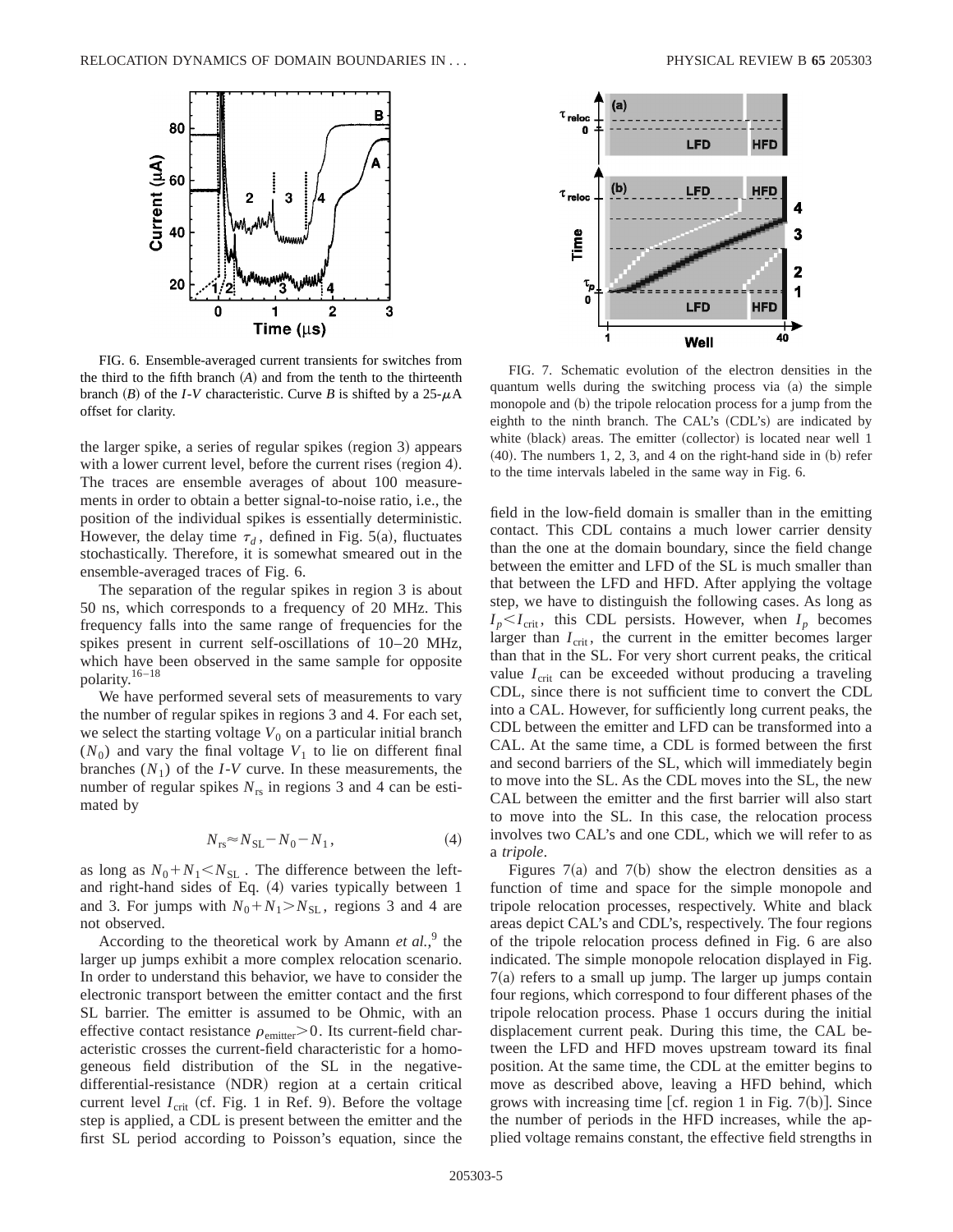the LFD and HFD decrease so that the current is reduced according to the homogeneous current-field characteristic.

Phase 2 begins after  $\tau_p$ , when the current has dropped below  $I_i$ . At this point in time, there are three traveling layers separating the field in the SL into two LFD's and two HFD's  $[cf.$  region 2 in Fig. 7(b)]. Both CAL's move with the same velocity toward the collector (cf. Ref. 9). Because of the constant total voltage, the number of periods in the HFD's must now remain constant. Therefore, the sum of the velocities of the two CAL's has to be the same as the velocity of the CDL, i.e., 2  $v_{\text{accu}} = v_{\text{depl}}$ . Since the average current should have a value for which the CDL has twice the velocity of the CAL's, $9$  a rather low current value is observed in Fig. 6. The jumps of the two CAL's across individual quantum wells appear as irregular spikes within region 2 in Fig. 6, so that they seem to be uncorrelated.

After the original CAL reaches the collector, which is indicated by a larger spike in Fig. 6, the tripole reduces to a dipole and phase 3 begins [cf. region 3 in Fig. 7(b)]. The velocities of the CAL and CDL are now the same. Since the CDL is extended over several periods, the current transients are dominated by the motion of the CAL, which now appears as regular spikes in Fig. 6. When the CDL reaches the collector (after the time  $\tau_{\text{dipole}}$ ), phase 3 is completed.

In phase 4, only a CAL is present in the SL. Since now the number of periods in the HFD decreases with increasing time, the field strengths of LFD and HFD have to increase, resulting in an increase of the current. The CAL continues to move toward its final position. After reaching the well adjacent to its final position, the situation becomes exactly the same as for the down jumps discussed above. The current remains for a stochastically varying delay time  $\tau_d$  in this well, where  $\tau_d$  depends in the same way on the voltage to the current discontinuity, as discussed in Ref. 7. Therefore, the described behavior also explains the observation in Fig. 5 that even for larger up jumps the final current level is located on the down-sweep characteristic.

We would like to point out that this complex relocation scenario for larger up jumps may occur only in the first plateau of the *I*-*V* characteristic. The current-field characteristic of the emitter contact may cross the NDR region of the first resonance, but not of any higher resonance. Under this condition, the tripole relocation process is only observed for the first plateau.

# **VI. MEASUREMENTS WITH DIFFERENT TYPES OF VOLTAGE STEPS**

For fast voltage steps ( $\Delta t \approx 8$  ns), the displacement current peak can be well above  $I_{\text{crit}}$ . When the step is replaced by a ramp with a certain length  $\Delta t$ , the displacement current peak will be reduced according to Eq.  $(2)$ . For very long ramping times, it will fall below  $I_{\text{crit}}$ , so that the CDL cannot be formed. Figure 8 shows the current transients for jumps from the third to the fourth branch for  $\Delta t$  being varied between 10 and 120 ns. For short ramping times,  $I_p$  is large, resulting in the formation of the CDL. With increasing ramping time,  $I_p$  decreases. For  $\Delta t = 60$  ns, the formation of the CDL seems to be delayed. In this case,  $I_p = 110 \mu$ A, which



FIG. 8. Ensemble-averaged current traces for sweeps from the third to the fourth branch with different ramp times depicted in the inset. Below a certain peak current (horizontal dashed line), the relocation process changes from a tripole process to an ordinary monopole relocation process.

is still above  $I_{\text{crit}}$ . For an even longer ramping time ( $\Delta t$ )  $=120$  ns), the current transient changes to the type observed for simple monopole switching so that  $I_p$  has to be smaller than  $I_{\text{crit}}$ . Therefore, we can estimate  $I_{\text{crit}}$  to be about 105  $\mu$ A.

In order to obtain even more information about the value of *I*<sub>crit</sub>, we performed triangular voltage sweeps with four different sweep rates as shown in Fig. 9. For a sweep rate of 10 mV/ $\mu$ s and below, the *I*-*V* characteristic becomes very similar to the one for dc measurements (thin lines in Fig.  $9$ ). However, with increasing sweep rate, the jumps to the next branches occur at higher (lower) voltages for the up (down) sweep so that these jumps take place at higher (lower) current levels. This observation implies that the monopole at the domain boundary cannot follow the voltage sweep anymore, because it needs a certain time to jump from one well to the adjacent well. In the depicted range of sweep rates, the displacement current  $I_{\text{disp}}$  is below 1  $\mu$ A and can therefore be neglected.

At a sweep rate of 300 mV/ $\mu$ s [cf. Fig. 9(b)], the current of the 11th branch reaches  $I_{\text{crit}}$ , triggering the formation of a CDL. This can be seen from the strongly reduced current in comparison to the case with lower sweep rates. When the sweep rate is increased further,  $I_{\text{crit}}$  can already be reached on the eighth branch. This observation is an indication that  $I_{\text{crit}}$ does not depend on the actual current maximum of each



FIG. 9. Current vs voltage for triangular voltage sweeps from the fifth to the twelfth branch for different sweep rates  $(a)$  280  $mV/\mu s$ , (b) 300 mV/ $\mu s$ , and (c) 350 mV/ $\mu s$  in comparison with a low sweep rate of 10 mV/ $\mu$ s. If the critical current ( $I_{\text{crit}}$ )  $=105 \mu A$ ) is reached, the tripole process begins.